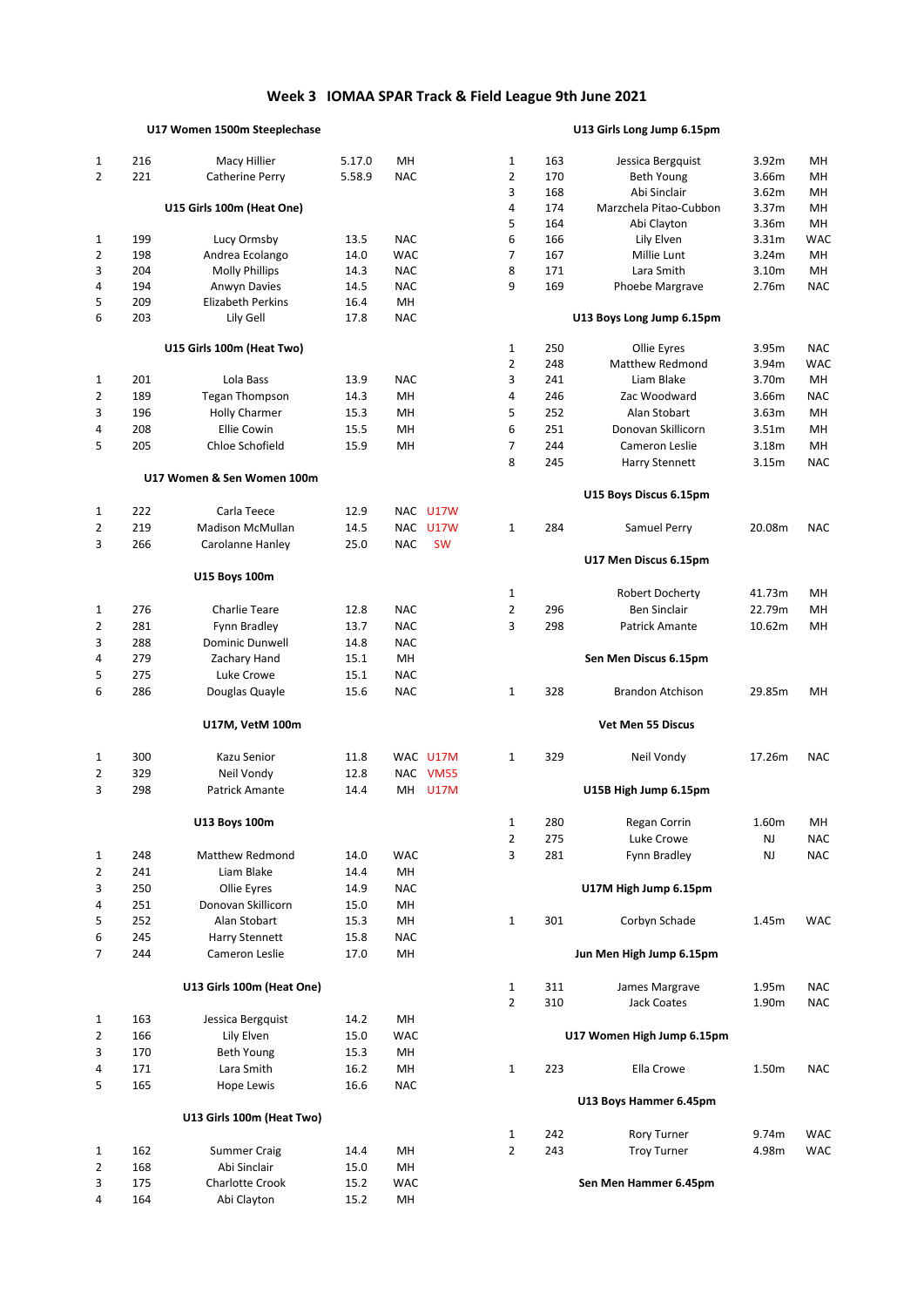# **Week 3 IOMAA SPAR Track & Field League 9th June 2021**

| 5                 | 167        | Millie Lunt                                | 15.9             | MН         |                            | $\mathbf{1}$        | 350gu      | <b>Richard Bell</b>           | 39.73m                     | MH                       |
|-------------------|------------|--------------------------------------------|------------------|------------|----------------------------|---------------------|------------|-------------------------------|----------------------------|--------------------------|
| 6                 | 172        | Kayleigh-Dee Corrin                        | 16.1             | MH         |                            | $\overline{2}$      | 328        | <b>Brandon Atchison</b>       | 26.85m                     | MH                       |
|                   |            | U13 Boys 800m Walk                         |                  |            |                            |                     |            | U13 Girls Hammer 6.45pm       |                            |                          |
|                   |            |                                            |                  |            |                            |                     |            |                               |                            |                          |
| 1                 | 242        | <b>Rory Turner</b>                         | 6.39.6           | <b>WAC</b> |                            | $\mathbf{1}$        | 162        | <b>Summer Craig</b>           | 11.92m                     | MH                       |
| 2                 | 243        | <b>Troy Turner</b>                         | 6.39.6           | <b>WAC</b> |                            | $\overline{2}$      | 172        | Kayleigh-Dee Corrin           | 8.04m                      | MH                       |
| 3                 | 248        | <b>Matthew Redmond</b>                     | DQ               | <b>WAC</b> |                            |                     |            | U15 Girls Hammer 6.45pm       |                            |                          |
|                   |            | U15G, U17W, SW, VetW35, VM75 One Mile Walk |                  |            |                            | $\mathbf{1}$        | 197        | Orla Goddard                  | 16.82m                     | <b>NAC</b>               |
| 1                 | 351gu      | Mia Dunwell                                | 7.53.0           |            | NAC U17W                   | 2                   | 190        | Lucy Cartwright               | 11.49m                     | MH                       |
| 2                 | 354gu      | Hannah Hunter                              | 7.53.7           | MН         | <b>VW35</b>                | 3                   | 205        | Chloe Schofield               | 11.09m                     | MH                       |
| 3                 | 352gu      | Allan Callow                               | 12.01.0          | MН         | <b>VM75</b>                | 4                   | 195        | Poppy Gerrard                 | 6.83m                      | MH                       |
| 4                 | 195        | Poppy Gerrard                              | 12.48.4          | MН         | <b>U15G</b>                | 5                   | 196        | <b>Holly Charmer</b>          | 4.84m                      | MH                       |
| 5                 | 198        | Andrea Ecolango                            | 12.48.7          |            | WAC U15G                   |                     |            |                               |                            |                          |
| 6                 | 199        | Lucy Ormsby                                | 12.48.7          | NAC        | <b>U15G</b>                |                     |            | U17 Women Hammer 6.45pm       |                            |                          |
| 7                 | 266        | Carolanne Hanley                           | 15.18.1          | <b>NAC</b> | <b>SW</b>                  | $\mathbf{1}$        | 221        |                               | 17.19m                     |                          |
|                   |            | U17M, VetM55 400m                          |                  |            |                            |                     |            | Catherine Perry               |                            | <b>NAC</b>               |
|                   |            |                                            |                  |            |                            |                     |            | Jun Women Hammer 6.45pm       |                            |                          |
| 1                 | 296        | <b>Ben Sinclair</b>                        | 52.3             | MН         | <b>U17M</b>                |                     |            |                               |                            |                          |
| 2                 | 329        | Neil Vondy                                 | 61.4             |            | NAC VM55                   | $\mathbf{1}$        | 345gu      | <b>Tazmin Fayle</b>           | 34.35m                     | MH                       |
|                   |            | JunW, SenW 400m                            |                  |            |                            | $\overline{2}$      | 230        | Megan Lockwood                | 27.78m                     | MH                       |
|                   |            |                                            |                  |            |                            |                     |            | Sen Women Hammer 6.45pm       |                            |                          |
| 1                 | 235        | Lydia Morris                               | 60.6             | MH         | JW                         |                     |            |                               |                            |                          |
| 2                 | 353        | <b>Bethany Carridge</b>                    | 66.5             | <b>NAC</b> | JW                         | 1                   | 269        | Abbie Quayle                  | 18.67m                     | MH                       |
| 3                 | 232        | Aimee Christian                            | 71.3             | MН         | JW                         | $\overline{2}$      | 270        | Alice Bell                    | ΝT                         | MH                       |
| 4                 | 266        | Carolanne Hanley                           | 2.45.1           | <b>NAC</b> | SW                         |                     |            | U15 Girls Long Jump 6.50pm    |                            |                          |
|                   |            | U13 Girls 1200m                            |                  |            |                            |                     |            |                               |                            |                          |
|                   | 162        |                                            | 4.30.8           | MH         |                            | 1<br>2              | 199<br>201 | Lucy Ormsby<br>Lola Bass      | 4.21m<br>3.98m             | <b>NAC</b><br><b>NAC</b> |
| $\mathbf{1}$<br>2 | 164        | <b>Summer Craig</b><br>Abi Clayton         | 4.31.5           | MH         |                            | 3                   | 192        | Isobel Kerruish               | 3.94m                      | <b>MH</b>                |
| 3                 | 175        | <b>Charlotte Crook</b>                     | 4.38.9           | <b>WAC</b> |                            | 4                   | 189        | <b>Tegan Thompson</b>         | 3.90m                      | MH                       |
| 4                 | 174        | Marczhela Pitao-Cubbon                     | 4.46.4           | MH         |                            | 5                   | 204        | <b>Molly Phillips</b>         | 3.87m                      | <b>NAC</b>               |
| 5                 | 172        | Kayleigh-Dee Corrin                        | 4.50.3           | MH         |                            | 6                   | 198        | Andrea Ecolango               | 3.81m                      | <b>WAC</b>               |
| 6                 | 165        | <b>Hope Lewis</b>                          | 4.54.8           | <b>NAC</b> |                            | 7                   | 194        | Anwyn Davies                  | 3.69m                      | <b>NAC</b>               |
| 7                 | 167        | Millie Lunt                                | 4.56.7           | MН         |                            | 8                   | 208        | <b>Ellie Cowin</b>            | 3.17m                      | <b>NAC</b>               |
|                   |            |                                            |                  |            |                            | 9                   | 205        | Chloe Schofield               | 3.11m                      | MH                       |
|                   |            | U13 Boys & U15 Girls 1500m                 |                  |            |                            | 10                  | 203        | Lily Gelly                    | 3.00m                      | NAC                      |
|                   |            |                                            |                  |            |                            | 11                  | 209        | Elizabeth Perkins             | 2.51m                      | MH                       |
| 1                 | 241        | Liam Blake                                 | 5.12.9           | MН         | <b>U15B</b>                |                     |            |                               |                            |                          |
| 2                 | 245        | Harry Stennett                             | 5.14.4           | <b>NAC</b> | <b>U15B</b>                |                     |            | U13 Girls High Jump 7.15pm    |                            |                          |
| 3                 | 194        | Anwyn Davies                               | 5.36.5           | <b>NAC</b> | <b>U15G</b>                |                     |            |                               |                            |                          |
| 4                 | 207        | <b>Florence Griffin</b>                    | 5.42.6           | MН         | <b>U15G</b>                | $\mathbf{1}$        | 170        | Beth Young                    | 1.30m                      | MH                       |
| 5                 | 246<br>190 | Zac Woodward                               | 5.45.6           | MН         | <b>U15B</b><br><b>U15G</b> | $\overline{2}$<br>3 | 174<br>169 | Marczhela Pitao-Cubbon        | 1.20m<br>1.20 <sub>m</sub> | MH<br><b>NAC</b>         |
| 6<br>7            | 244        | Lucy Cartwright<br>Cameron Leslie          | 6.20.3<br>6.57.3 | MН<br>MН   | <b>U15B</b>                | 4                   | 171        | Phoebe Margrave<br>Lara Smith | 1.15m                      | MH                       |
|                   |            |                                            |                  |            |                            | 5                   | 163        | Jessica Bergquist             | 1.10m                      | MH                       |
|                   |            | U15 Boys 1500m                             |                  |            |                            |                     |            | U15 Girls High Jump 7.15pm    |                            |                          |
| 1                 | 284        | Samuel Perry                               | 4.36.8           | <b>NAC</b> |                            |                     |            |                               |                            |                          |
| 2                 | 277        | Lucas Stennett                             | 4.56.3           | <b>NAC</b> |                            | $\mathbf{1}$        | 189        | <b>Tegan Thompson</b>         | 1.52m                      | MH                       |
| 3                 | 276        | Charlie Teare                              | 4.59.4           | <b>NAC</b> |                            | $\overline{2}$      | 196        | <b>Holly Charmer</b>          | 1.40m                      | MH                       |
| 4                 | 278        | Deaglan Blake                              | 5.04.2           | MH         |                            | 3                   | 201        | Lola Bass                     | 1.40m                      | <b>NAC</b>               |
| 5                 | 282        | Samuel Corkill                             | 5.08.3           | MH         |                            | 4                   | 204        | <b>Molly Phillips</b>         | 1.25m                      | <b>NAC</b>               |
| 6                 | 288        | Dominic Dunwell                            | 5.11.7           | <b>NAC</b> |                            | 5                   | 192        | Isobel Kerruish               | 1.25m                      | MH                       |
| 7                 | 279        | Zachary Hand                               | 6.01.1           | MH         |                            | 6                   | 203        | Lily Gelly                    | 1.20m                      | <b>NAC</b>               |
|                   |            |                                            |                  |            |                            | 7                   | 195        | Poppy Gerrard                 | 1.15m                      | MH                       |
|                   |            | U17W, SenW, U17M, SenM, VetM 1500m         |                  |            |                            | 8                   | 190        | Lucy Cartwright               | 1.10m                      | MH                       |
|                   |            |                                            |                  |            |                            | 9                   | 209        | Elizabeth Perkins             | 1.10 <sub>m</sub>          | MН                       |
| 1                 | 299        | Ryan Corrin                                | 4.20.9           | MН         | <b>U17M</b>                |                     |            |                               |                            |                          |
| $\overline{2}$    | 355gu      | George Dickinson                           | 4.25.5           | MН         | <b>SM</b>                  |                     |            | U13 Boys Discus 7.25pm        |                            |                          |
| 3                 | 302        | Gethin Owen                                | 4.30.2           |            | WAC U17M                   |                     | 250        | Ollie Eyres                   |                            | <b>NAC</b>               |
| 4                 | 332        | Christopher Killey                         | 4.34.3           | MН         | <b>SM</b>                  | 1                   |            |                               | 18.32m                     |                          |

| 1      | 350gu      | Richard Bell                                   | 39.73m                     | MН               |
|--------|------------|------------------------------------------------|----------------------------|------------------|
| 2      | 328        | <b>Brandon Atchison</b>                        | 26.85m                     | MH               |
|        |            | U13 Girls Hammer 6.45pm                        |                            |                  |
| 1      | 162        | <b>Summer Craig</b>                            | 11.92m                     | MН               |
| 2      | 172        | Kayleigh-Dee Corrin                            | 8.04m                      | MН               |
|        |            | U15 Girls Hammer 6.45pm                        |                            |                  |
| 1      | 197        | Orla Goddard                                   | 16.82m                     | <b>NAC</b>       |
| 2      | 190        | Lucy Cartwright                                | 11.49m                     | MH               |
| 3      | 205        | Chloe Schofield                                | 11.09m                     | MH               |
| 4      | 195        | Poppy Gerrard                                  | 6.83m                      | MH               |
| 5      | 196        | <b>Holly Charmer</b>                           | 4.84m                      | MН               |
|        |            | U17 Women Hammer 6.45pm                        |                            |                  |
| 1      | 221        | Catherine Perry                                | 17.19m                     | <b>NAC</b>       |
|        |            | Jun Women Hammer 6.45pm                        |                            |                  |
| 1      | 345gu      | <b>Tazmin Fayle</b>                            | 34.35m                     | MН               |
| 2      | 230        | Megan Lockwood                                 | 27.78m                     | MН               |
|        |            | Sen Women Hammer 6.45pm                        |                            |                  |
| 1      | 269        | Abbie Quayle                                   | 18.67m                     | MН               |
| 2      | 270        | Alice Bell                                     | NT                         | MН               |
|        |            | U15 Girls Long Jump 6.50pm                     |                            |                  |
| 1      | 199        | Lucy Ormsby                                    | 4.21m                      | <b>NAC</b>       |
| 2      | 201        | Lola Bass                                      | 3.98m                      | <b>NAC</b>       |
| 3<br>4 | 192        | Isobel Kerruish                                | 3.94m                      | MН<br>MH         |
| 5      | 189<br>204 | <b>Tegan Thompson</b><br><b>Molly Phillips</b> | 3.90m<br>3.87m             | <b>NAC</b>       |
| 6      | 198        | Andrea Ecolango                                | 3.81m                      | <b>WAC</b>       |
| 7      | 194        | Anwyn Davies                                   | 3.69m                      | <b>NAC</b>       |
| 8      | 208        | <b>Ellie Cowin</b>                             | 3.17m                      | <b>NAC</b>       |
| 9      | 205        | Chloe Schofield                                | 3.11m                      | MН               |
| 10     | 203        | Lily Gelly                                     | 3.00m                      | <b>NAC</b>       |
| 11     | 209        | <b>Elizabeth Perkins</b>                       | 2.51m                      | MН               |
|        |            | U13 Girls High Jump 7.15pm                     |                            |                  |
| 1      | 170        | <b>Beth Young</b>                              | 1.30m                      | MН               |
| 2      | 174        | Marczhela Pitao-Cubbon                         | 1.20m                      | MН               |
| 3      | 169        | Phoebe Margrave                                | 1.20m                      | NAC              |
| 4      | 171        | Lara Smith                                     | 1.15m                      | MH               |
| 5      | 163        | Jessica Bergquist                              | 1.10m                      | MН               |
|        |            | U15 Girls High Jump 7.15pm                     |                            |                  |
| 1      | 189        | <b>Tegan Thompson</b>                          | 1.52m                      | MН               |
| 2      | 196        | <b>Holly Charmer</b>                           | 1.40m                      | MН               |
| 3      | 201        | Lola Bass                                      | 1.40m                      | NAC              |
| 4      | 204        | <b>Molly Phillips</b>                          | 1.25m                      | <b>NAC</b>       |
| 5<br>6 | 192<br>203 | Isobel Kerruish<br>Lily Gelly                  | 1.25m<br>1.20 <sub>m</sub> | MH<br><b>NAC</b> |
| 7      | 195        | Poppy Gerrard                                  | 1.15m                      | MH               |
| 8      | 190        | Lucy Cartwright                                | 1.10 <sub>m</sub>          | MН               |
| 9      | 209        | <b>Elizabeth Perkins</b>                       | 1.10 <sub>m</sub>          | MН               |
|        |            | U13 Boys Discus 7.25pm                         |                            |                  |
| 1      | 250        | Ollie Eyres                                    | 18.32m                     | <b>NAC</b>       |